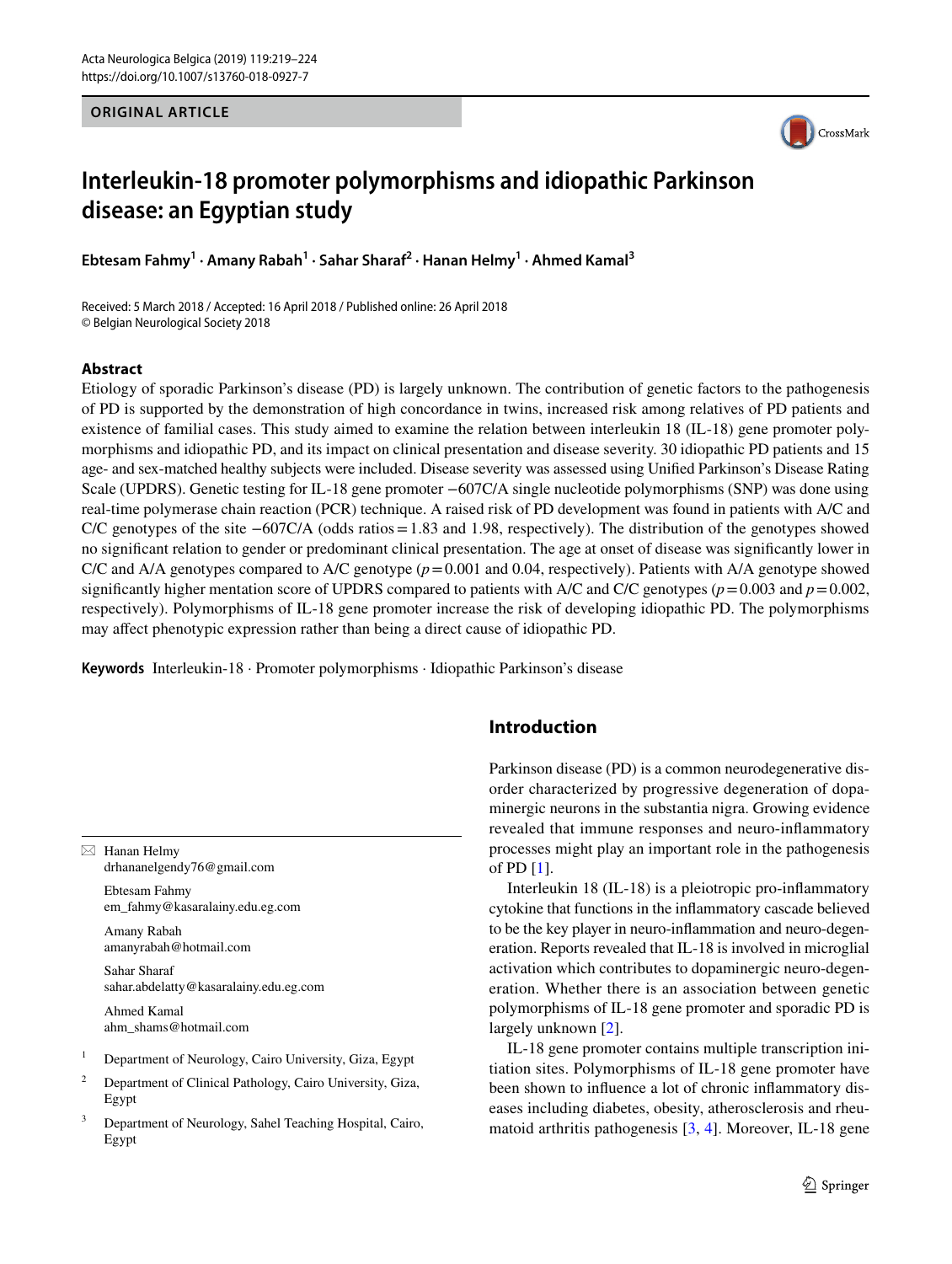promoter polymorphisms have been associated with Alzheimer's disease, which might indicate its contribution to the progress of neurodegenerative disorders [\[5](#page-5-4)].

A study by Xu et al. [[6](#page-5-5)] has addressed the relation between IL-18 gene promoter polymorphisms and PD. However, there is still a need for more studies to increase awareness about genetics of neuro-inflammation, outline the relation between inflammatory interleukins and PD incidence and symptomatology, and attempt reproduction of the results in different ethnicities. This can aid to discover protective mechanisms to halt or decelerate the progression of the disease and direct appropriate genetic testing in susceptible individuals [[7\]](#page-5-6).

The present study was designed to examine the relation between polymorphisms of IL-18 gene promoter and idiopathic PD, and its impact on clinical presentation and disease severity.

## **Subjects and methods**

This is a case–control study conducted on 45 subjects (30 PD patients and 15 age- and sex-matched healthy subjects). Patients were selected from Al Sahel Teaching Hospital and Neurology outpatient clinic of Cairo University Hospitals in the period from March to November 2012. An informed consent was taken from the patients prior to participation to ensure complete satisfaction.

Inclusion criteria were:

- 1. Patients (of both sexes) fulfilling the diagnostic criteria of idiopathic PD proposed by Jankovic and Shannon [[8\]](#page-5-7) which include:
- Parkinsonism characterized by typical rest tremor, bradykinesia and rigidity.
- Asymmetrical manifestations at onset.
- Significant response to a satisfactory trial of  $L$ -dopa.
- Absence of atypical features suggesting alternative diagnosis.
- None of the following: early prominent dementia, symmetrical signs, bulbar dysfunction, early gait disorders, falls within the first year of onset, wheelchair dependence within 5 years, early autonomic failure, sleep apnea, inspiratory stridor, apraxia, alien limb or cortical sensory loss.
- 2. Age range from 40 to 75 years.

Exclusion criteria were: other causes of Parkinson disease, intake of antipsychotic drugs, substance abuse, alcohol intake and metabolic disturbances (as chronic liver disease or elevated serum copper).

#### **Methods**

Patients were submitted to:

*Thorough clinical assessment* Including detailed history taking and complete neurological examination.

*Grading of disease severity* Using Unified Parkinson's Disease Rating Scale (UPDRS) which consists of 6 sections: mentation (mental activity), behavior, and mood (4 questions), activities of daily living (ADL) (13 questions), motor examination (14 questions), complications of therapy (11 questions), Modified Hoehn and Yahr Staging Scale and Schwab and England Activities of Daily Living Scale [[9\]](#page-5-8).

*Laboratory workup* Included complete blood count, liver function tests, kidney function tests, fasting blood sugar, and electrolytes (including sodium, potassium, calcium and phosphorus levels). Serum copper level was estimated for patients, to exclude hepato-lenticular degeneration.

*Brain imaging* Non-contrast computed tomography (CT) and/or magnetic resonance imaging (MRI) of the brain were done for patients to rule out secondary causes of parkinsonism.

*Genetic testing for interleukin 18 gene promoter polymorphisms* Determination of the polymorphisms at the −607C/A position in the promoter of the IL-18 gene was done for both patients and controls using real-time polymerase chain reaction (PCR). This comprises two steps, DNA extraction and genotype detection. Deoxyribonucleic acid extraction was done using High-Pure PCR Template Preparation kit, by Roche. For the detection of −607C/A single nucleotide polymorphism in interleukin 18 gene promoter region realtime PCR was done on the LightCycler<sup>®</sup> 2.0 instruments, using LightCycler<sup>®</sup> FastStart DNA Master<sup>PLUS</sup> SYBR Green I supplied by Roche. To prove that only the desired PCR product has been amplified, a melting curve analysis after PCR was performed. LightCycler**®** 2.0 PCR systems automatically calculated the negative derivative of the change in fluorescence and generated a melting curve for each sample. The melting peaks for different genotypes are as follows:

- Homozygote −607 A/A: 1 melting peak at 85 °C.
- Heterozygote −607 A/C: 2 melting peaks at 84 and 85 °C.
- Homozygote −607 C/C: 1 melting peak at 84 °C.

#### **Statistical analysis**

Data were analyzed using the Statistical Program for Social Science (SPSS) version 18.0. Quantitative data were expressed as mean $\pm$ standard deviation (SD). Qualitative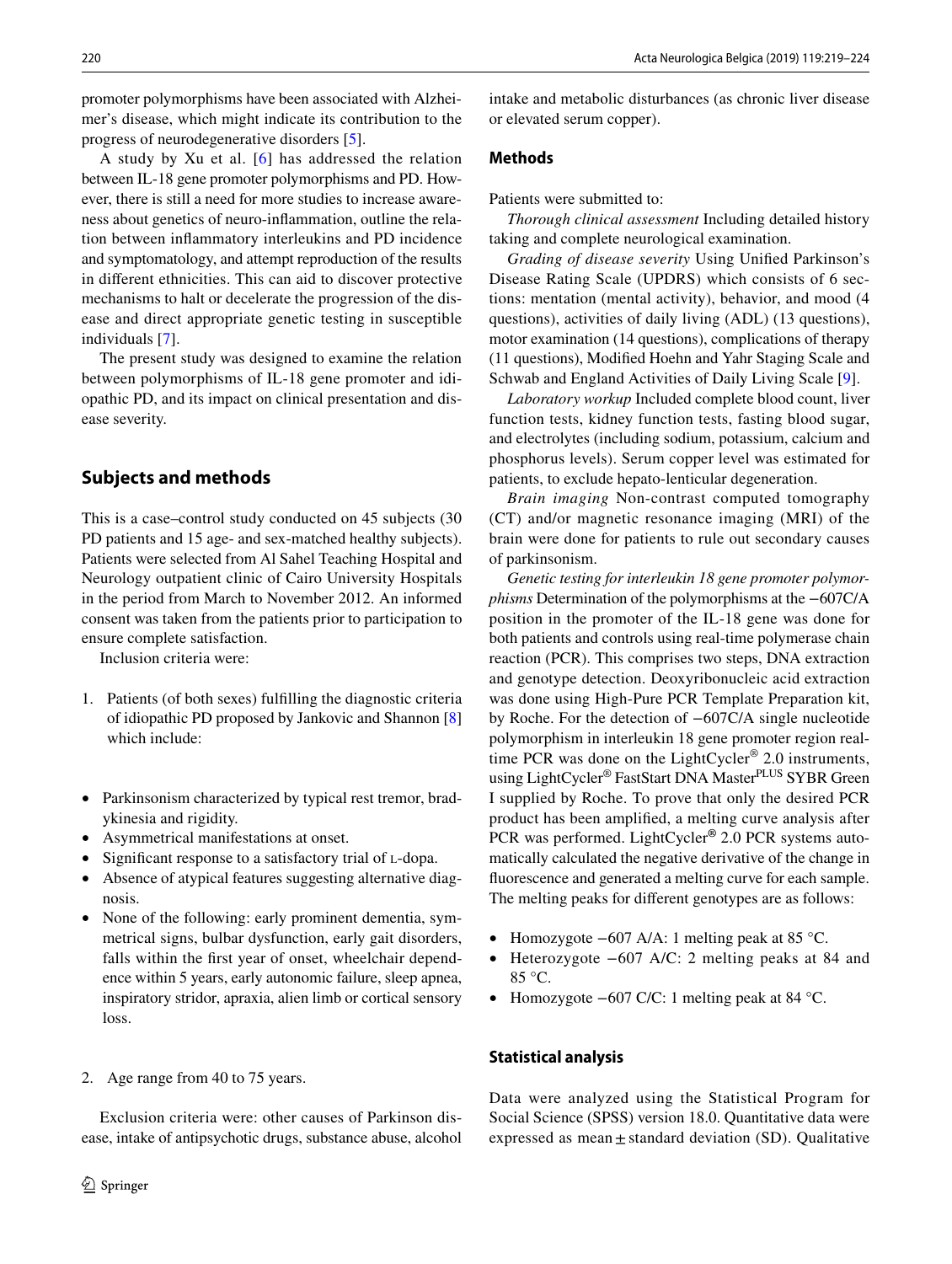data were expressed as frequency and percentage. Independent sample *t* test was used to compare between two variables. A one-way analysis of variance (ANOVA F) was used to compare between more than two variables. Post hoc was used to test possible combinations of groups to determine where the significant differences are located (typically only if the omnibus "*F*" is significant). The odds ratio (OR) was calculated to assess the presence of an increased risk of disease development in relation to any of the IL-18 gene promoter polymorphisms. The OR of each genotype was calculated independently, using the following formula [[10\]](#page-5-9):

$$
OR = \frac{a/b}{c/d} = \frac{a \times b}{b \times c},
$$

where *a* is the number of patients with a specific genotype, *b* is the number of controls with that genotype, *c* is the number of patients with the other genotypes, and *d* is the number of controls with the other genotypes.  $p$  value  $< 0.05$  was considered significant,  $p$  value <0.001 was considered highly significant, and  $p$  value  $> 0.05$  was considered insignificant.

#### **Ethical statement**

The ethical committee of the faculty of medicine, Cairo University, has allowed this study.

## **Results**

#### **Demographic and clinical characteristics**

Patient group included 30 PD patients [17 females (56.70%) and 13 males (43.30%)]. Their age ranged from 45 to 72 years, with a mean of  $59.37 \pm 7.43$  years. The control group included 15 healthy subjects [8 females (53.33%) and 7 males (46.67%)]. Their age ranged from 42 to 63 years, with a mean of  $52.87 \pm 8.21$  years.

The age at disease onset ranged from 42 to 64 years, with a mean of  $52.33 \pm 5.60$  years. The disease duration ranged from 1 to 15 years, with a mean of  $7.03 \pm 3.65$  years. Tremors were predominant in 24 patients (80%), whereas bradykinesia was predominant in 6 patients (20%).

## **Distribution of interleukin 18 gene promoter polymorphisms**

The distribution of IL-18 gene promoter polymorphisms at position −607C/A in patients and controls is presented in Table [1.](#page-2-0) No significant difference was detected between PD patients and controls regarding the distribution of the polymorphisms (A/A, C/C or A/C) of the IL-18 gene promoter  $(p>0.05)$ .

<span id="page-2-0"></span>**Table 1** IL-18 gene promoter −607C/A polymorphism distribution in patients and controls

| Gene promoter<br>$-607$ C/A form | Patients |       | Controls |       | $p$ value |  |
|----------------------------------|----------|-------|----------|-------|-----------|--|
|                                  | No.      | %     | No.      | $\%$  |           |  |
| A/A                              | 11       | 36.70 | 9        | 60.00 | 0.240     |  |
| C/C                              | 7        | 23.30 | 2        | 13.30 | 0.690     |  |
| A/C                              | 12       | 40.00 | 4        | 26.70 | 0.584     |  |
| $A\%$                            | 57.00    |       | 73.30    |       |           |  |
| $C\%$                            | 43.00    |       | 26.70    |       |           |  |

<span id="page-2-1"></span>**Table 2** The relative risk of PD development in patient subgroups distributed by genotype

| Patient subgroup | Odds ratio | $p$ value |  |
|------------------|------------|-----------|--|
| A/A patients     | 0.39       | 0.14      |  |
| C/C patients     | 1.98       | 0.44      |  |
| A/C patients     | 1.83       | 0.38      |  |

Although a raised risk of PD development was found in patients with C/C and A/C genotypes, the odds ratios being 1.98 and 1.83, respectively, statistical significance was not achieved for any of the subgroups  $(p > 0.05)$  (Table [2](#page-2-1)).

#### **Comparison between male and female patients**

No significant difference was detected between male and female patients as regards the distribution of IL-18 gene promoter polymorphisms  $(p=0.80)$  (Fig. [1](#page-3-0)).

### **Comparison between patients distributed according to predominant clinical presentation**

No significant difference was detected between patients presented with bradykinesia or tremors regarding age at disease onset, UPDRS scores or distribution of IL-18 gene promoter polymorphisms  $(p>0.05)$  (Fig. [2\)](#page-3-1).

## **Comparison between Parkinson's disease patients distributed according to interleukin 18 gene promoter polymorphisms**

A significant difference was found between IL-18 gene promoter polymorphisms regarding the age at disease onset  $(p=0.005)$ . Post hoc test revealed that patients with C/C genotype showed a lower age at onset compared to patients with A/C genotype ( $p$  value = 0.001). Patients with A/A genotype showed a significantly lower age at onset compared to patients with A/C genotype  $(p=0.04)$ . However, no significant difference was found between patients with C/C and A/A genotypes  $(p > 0.05)$  (Table [3](#page-3-2)).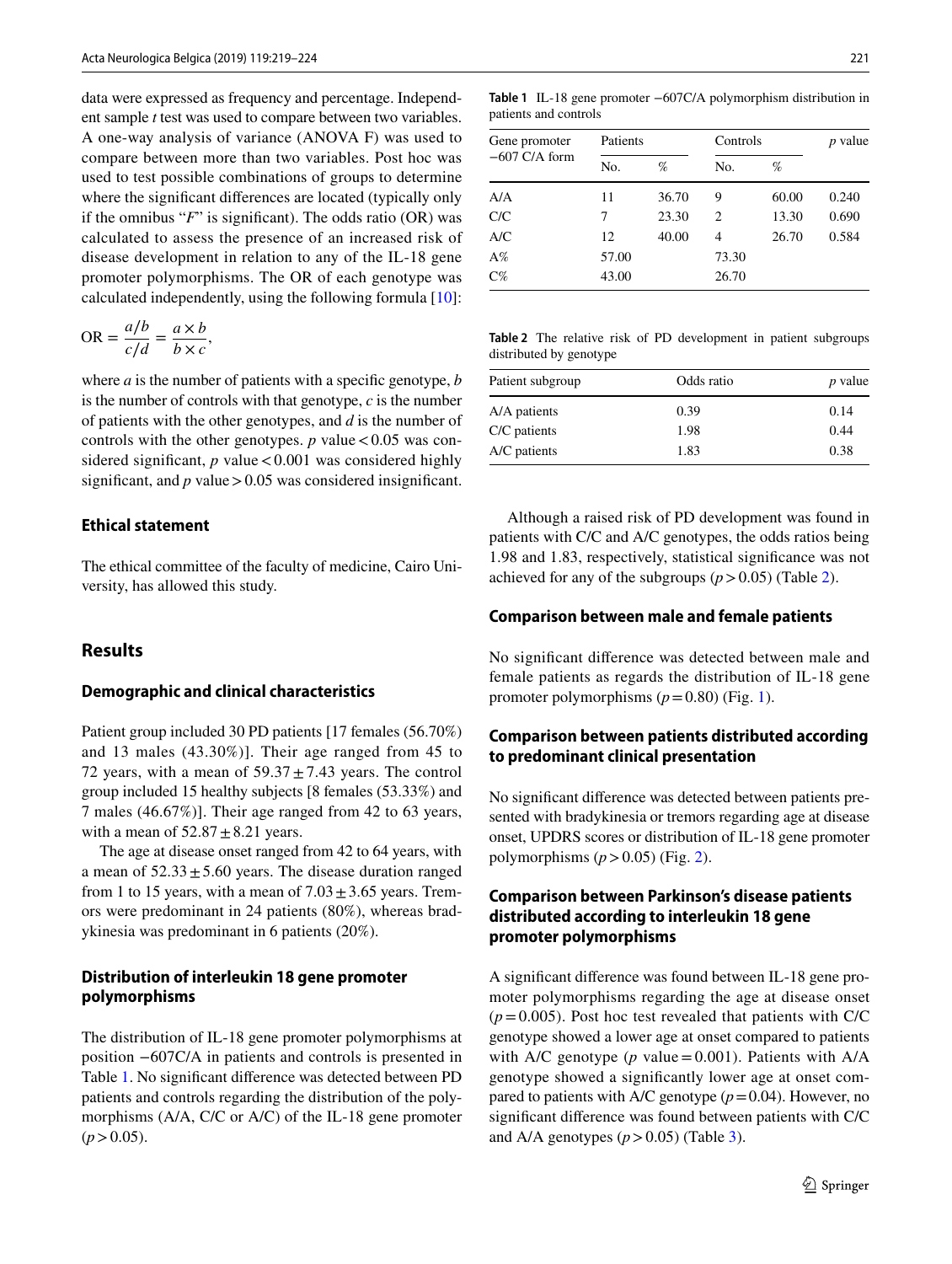<span id="page-3-0"></span>



<span id="page-3-1"></span>

<span id="page-3-2"></span>**Table 3** Comparison between different genotypes in the IL-18 gene promoter −607C/A site as regards age at onset of PD

| Genotype  | No. |           | Age at onset (years) | <b>ANOVA</b> test            | Post hoc test $p$ values |  |
|-----------|-----|-----------|----------------------|------------------------------|--------------------------|--|
| $-607C/A$ |     | Range     | $Mean \pm SD$        |                              |                          |  |
| A/A       | 11  | $44 - 62$ | $51.55 + 5.48$       | $F = 6.53$ $(p = 0.005)^{a}$ | A/A vs. $A/C = 0.04^a$   |  |
| C/C       |     | $42 - 53$ | $47.71 + 3.99$       |                              | C/C vs. $A/C = 0.001^b$  |  |
| A/C       | 12  | $50 - 64$ | $55.75 + 4.43$       |                              | A/A vs. $C/C = 0.11$     |  |

a Statistically significant

<sup>b</sup>Highly significant

Comparing patient subgroups distributed according to genotype as regards the UPDRS scoring, a statistically significant difference was detected in the mean scores of mentation, mood and cognition parameter  $(p=0.002)$ . Post hoc test revealed that patients with A/A genotype had higher mean scores, denoting greater affection, than patients with A/C or C/C genotypes  $(p=0.003, 0.002$  respectively) (Table [4](#page-4-0)).

## **Discussion**

Polymorphisms at −607C/A site of IL-18 gene promoter were found to influence the expression of IL-18 gene. These polymorphisms were previously studied in PD patients and linked to disease incidence, with C/C genotype showing a greater risk for disease development [[6\]](#page-5-5).

In the present study, C/C and A/A genotypes of IL-18 gene promoter presented at significantly earlier age compared to A/C genotype, which may suggest that these genotypes enhance early IL-18 gene transcription. Enhanced IL-18 gene transcription increases pro-inflammatory IL-18 production, and earlier damage of the dopaminergic neurons of substantia nigra in susceptible individuals. So, younger age at onset in patients with C/C and A/A genotypes could present a defective neuro-protection leading to dopaminergic neuronal damage. Nigral dopaminergic neurons appear to be the first to suffer from enhanced neuro-inflammation or impaired neuro-protection [[2\]](#page-5-1).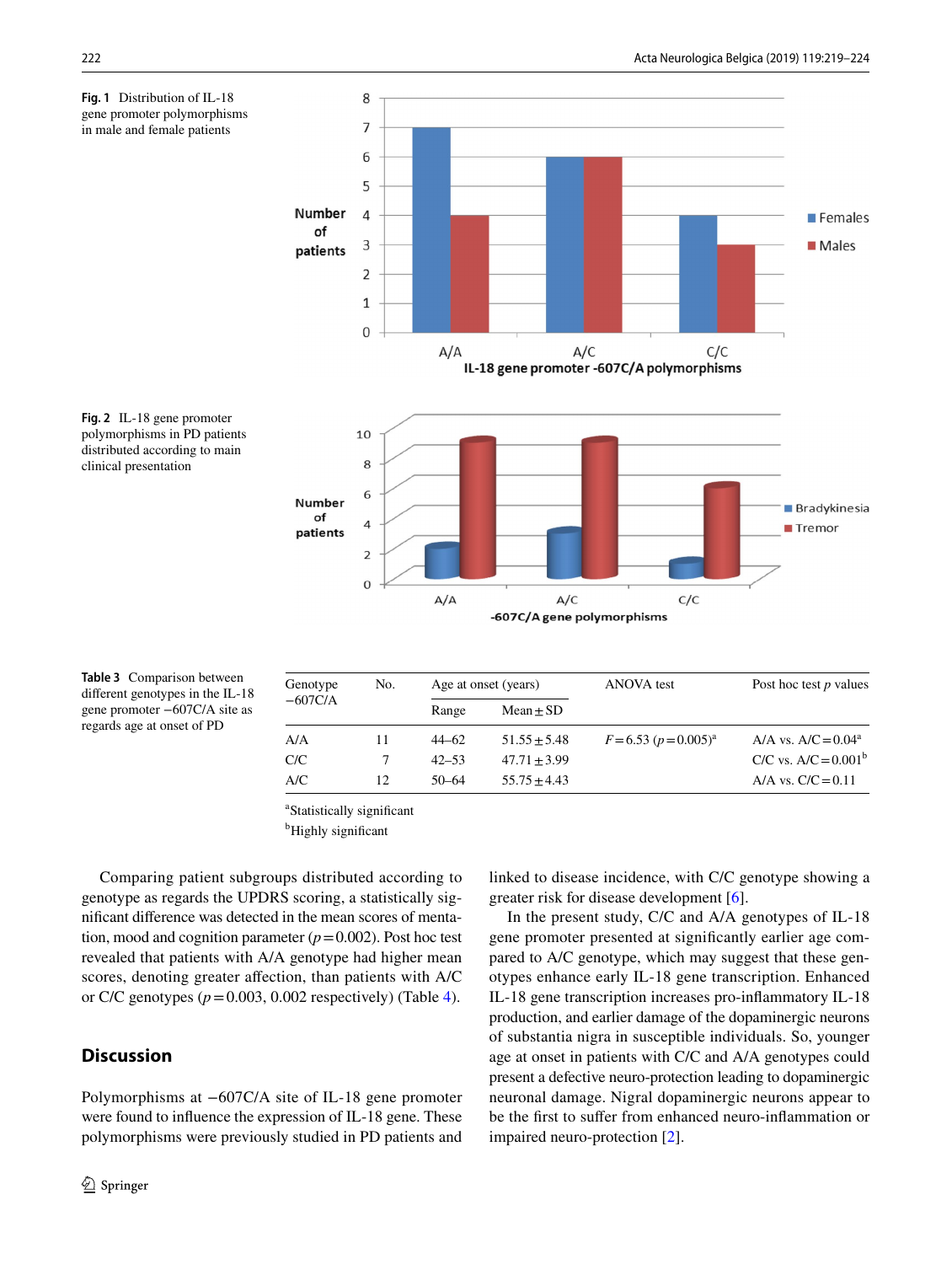<span id="page-4-0"></span>**Table 4** Comparison between patients with different genotypes in IL-18 gene promoter −607C/A site as regards mean UPDRS scores

| <b>UPDRS</b> sections        | Genotype $-607C/A$ |                   |           |                   |           |                  | $p$ value                                                                                                                                            |
|------------------------------|--------------------|-------------------|-----------|-------------------|-----------|------------------|------------------------------------------------------------------------------------------------------------------------------------------------------|
|                              | A/A                |                   | A/C       |                   | C/C       |                  |                                                                                                                                                      |
|                              | Range              | $Mean \pm SD$     | Range     | $Mean \pm SD$     | Range     | $Mean \pm SD$    |                                                                                                                                                      |
| Mentation, behavior and mood | $2 - 11$           | $7.27 \pm 3.10$   | $0 - 8$   | $3.50 \pm 2.39$   | $0 - 7$   | $2.86 \pm 2.61$  | ANOVA:<br>0.002 <sup>a</sup><br>Post hoc:<br>A/A vs.<br>A/C<br>0.003 <sup>a</sup><br>A/A vs.<br>C/C<br>0.002 <sup>a</sup><br>A/C vs.<br>C/C<br>0.623 |
| ADL                          | $9 - 24$           | $15.73 \pm 4.31$  | $3 - 31$  | $15.58 \pm 8.49$  | $15 - 27$ | $20.00 \pm 3.74$ | 0.29                                                                                                                                                 |
| Motor examination            | $11 - 27$          | $17.64 \pm 4.39$  | $2 - 36$  | $18.25 \pm 8.66$  | $12 - 25$ | $19.43 \pm 4.54$ | 0.85                                                                                                                                                 |
| Complications of therapy     | $0 - 12$           | $4.55 \pm 4.18$   | $0 - 13$  | $4.08 \pm 4.42$   | $0 - 9$   | $2.71 \pm 3.35$  | 0.65                                                                                                                                                 |
| Modified (H&Y) scale         | $1 - 3$            | $2.23 \pm 0.72$   | $1 - 4$   | $2.38 \pm 1.00$   | $1.5 - 3$ | $2.21 \pm 0.57$  | 0.88                                                                                                                                                 |
| S&E scale                    | $40 - 90$          | $70.00 \pm 13.42$ | $30 - 90$ | $65.83 \pm 16.21$ | $70 - 80$ | $78.57 \pm 3.78$ | 0.15                                                                                                                                                 |
| Total score                  | $25 - 58$          | $40.64 \pm 10.01$ | $8 - 64$  | $37.33 \pm 15.84$ | $27 - 52$ | $42.29 \pm 8.83$ | 0.68                                                                                                                                                 |

*ADL*activities of daily living, *H&Y*modified Hoehn and Yahr Scale, *S&E*Schwab and England Activities of Daily Living Scale, *UPDRS*Unified Parkinson's Disease Rating Scale

a Statistically significant

In a previous study done on an Ashkenazi Jew cohort, Hakansson et al. [[11](#page-5-10)] found that G/G genotype at  $-174$ G/C site of the IL-6 gene promoter was associated with earlier PD onset than G/C or C/C genotypes. However, Ross et al. [[12](#page-5-11)] and Infante et al. [\[13\]](#page-5-12) found no correlation between the IL-6 gene promoter polymorphisms and the age at PD onset in Irish and Spanish cohorts, respectively. This can be explained in view of differences in ethnic backgrounds which may influence the genetic map of individuals, as well as the subjective nature of reporting the symptom onset in different patients, which makes accurate determination of the age at disease onset a matter of difficulty. To the best of our knowledge, no previous study examined the correlation between IL-18 gene promoter polymorphisms and age at onset of PD.

Although C/C and A/C genotypes of IL-18 gene promoter showed an increased relative risk for PD development ( $OR = 1.98$  and 1.83, respectively), this finding did not reach a statistical significance due to small sample size which was attributed to financial issues. In the study of Xu et al. [[6\]](#page-5-5), the relative risk of PD development in patients with C/C genotype was 1.80, which was statistically significant owing to a larger sample size. However, more research is needed to generalize this finding, as our study was confined to Egyptian ethnicity and that of Xu et al., was confined to Han Chinese ethnicity.

Patients with A/A genotype had higher scoring in the mentation, mood and behavior parameter of the UPDRS compared to A/C or C/C genotypes. The A/A genotype is more associated with intellectual impairment, thought disorder and depression. This implies that patients with A/A genotype had greater affection of the CNS structures responsible for the development of cognitive, behavioral and mood.

In this study, no significant difference was detected between patients presented with bradykinesia or tremors regarding distribution of IL-18 gene promoter polymorphisms which may be attributed to a small number of patients which was a limitation in this study. However, a relationship between genetic mutations and PD symptoms was detected in previous research. Paisan–Ruiz et al. [[14](#page-5-13)] reported an association between G2019S mutation of the LRRK2 gene and the tremor-dominant PD in patients with familial disease. Haugarvoll et al. [[15\]](#page-5-14) and Healy et al. [[16\]](#page-5-15) also reported an association between LRRK2 mutation and the asymmetrical tremor-dominant PD phenotype. In an Egyptian cohort, Hashad et al. [[17](#page-5-16)] found that G2019S mutation was associated with a higher degree of motor affection in the form of resting tremor and postural instability.

With the limitation of this study, it could be concluded that A/C and C/C genotypes at −607C/A SNP of IL-18 gene promoter had increased relative risk of developing PD. The C/C and A/A genotypes were related to earlier onset